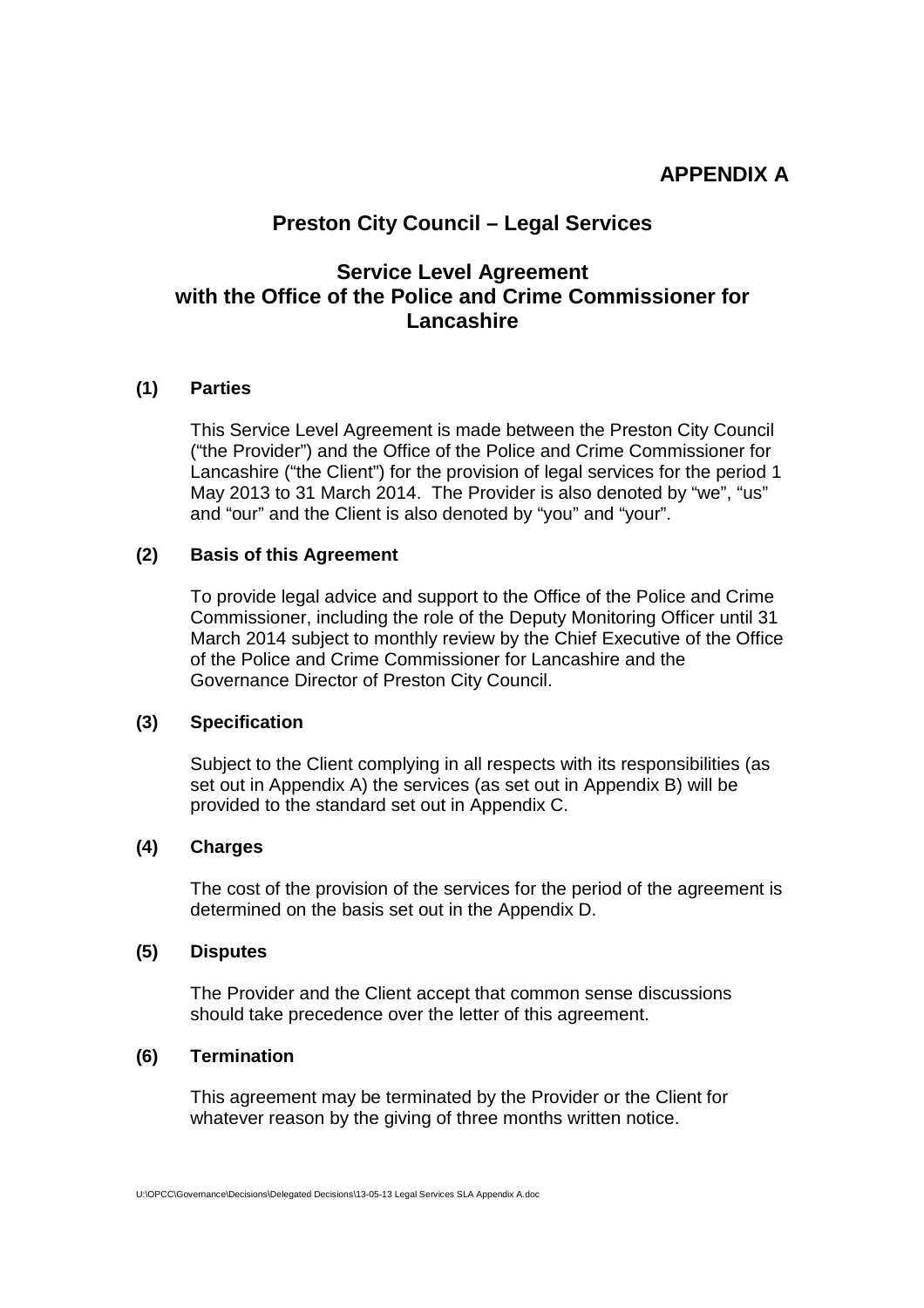# **For the Client For the Provider**

Signed: Signed: Signed: Signed: Signed: Signed: Signed: Signed: Signed: Signed: Signed: Signed: Signed: Signed: Signed: Signed: Signed: Signed: Signed: Signed: Signed: Signed: Signed: Signed: Signed: Signed: Signed: Signed

Title: Title:

Contact points for managers of the agreement –

# **Provider:**

| A Harrison  | Tel No: 01772 9096190 | Email: a.harrison@preston.gov.uk  |
|-------------|-----------------------|-----------------------------------|
| C Parmenter | Tel No: 01772 906373  | Email: c.parmenter@preston.gov.uk |

# **Client:**

Miranda Carruthers-Watt Tel No: 01772 533699 Email: Miranda.carruthers-watt@lancashire-pcc.gov.uk

Christine Durber Tel No: 01772 533415 Email: Christine.durber@lancashire-pcc.gov.uk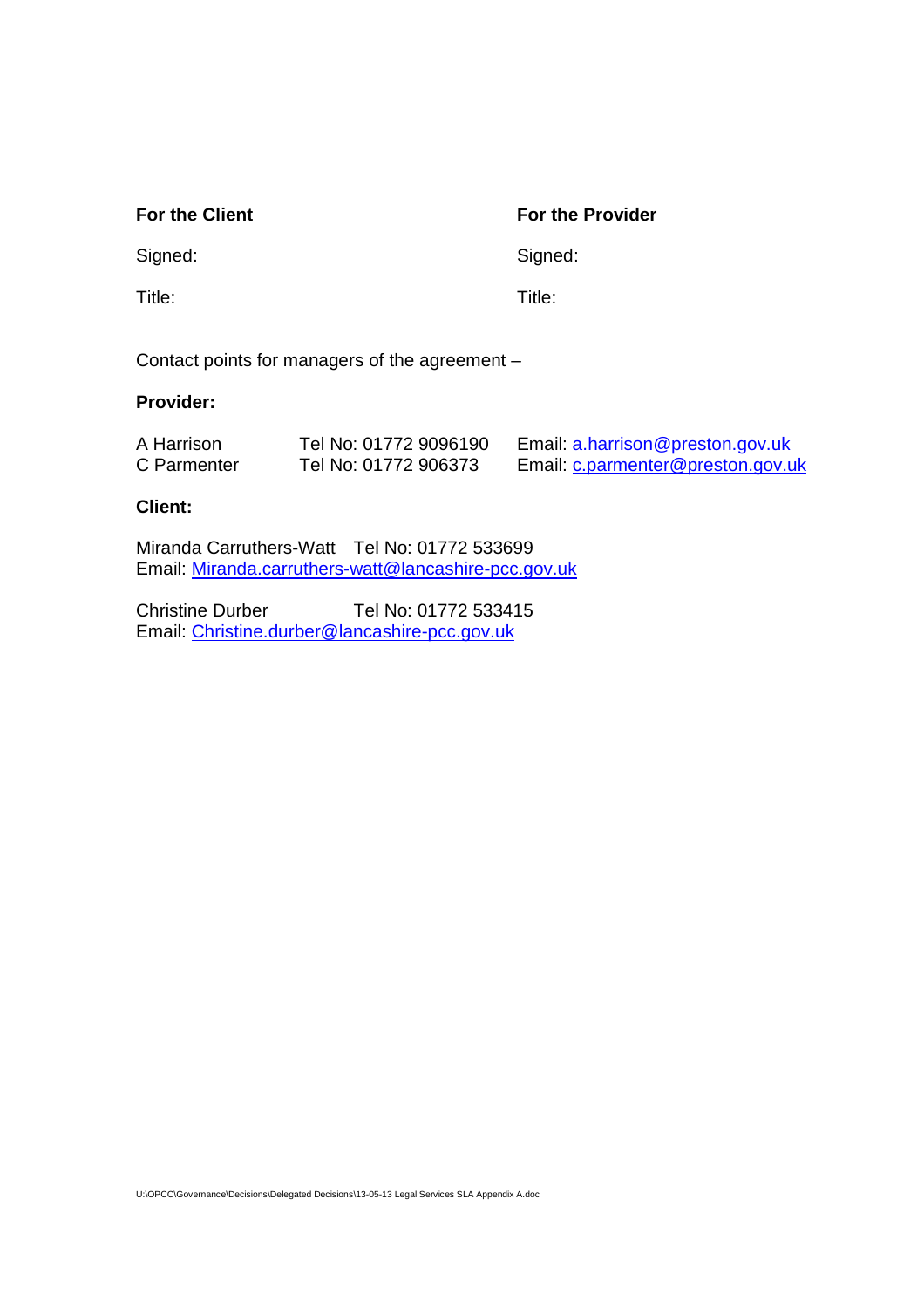# **Appendices**

- A The Client's Responsibilities
- B The Services
- C The Service Standard
- D The Basis of Charges made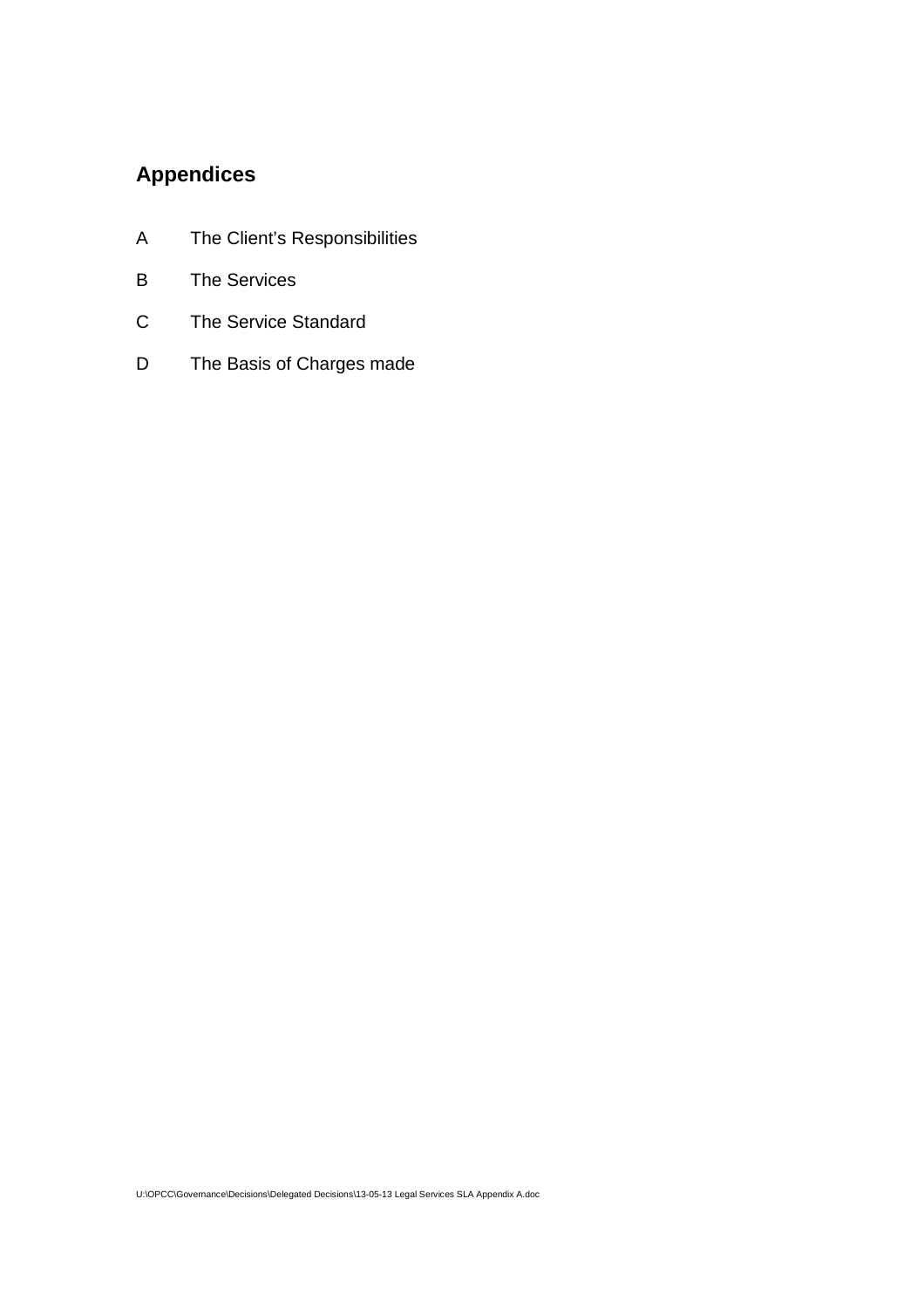# **Client Responsibilities**

- (a) The Client and her staff will make every reasonable endeavour to ensure that clear, accurate and prompt instructions are given to the Provider and her staff in order that the Provider can supply the service to the service standard stated in this Agreement.
- (b) The Client is required to provide written instructions in every case, so far as possible. However, initial or urgent telephone advice may be sought by contacting a relevant officer. The provision of initial or urgent advice by telephone does not necessarily preclude the need for written instructions.
- (c) If appropriate, the Client will supply the Provider with full instructions and a file consisting of the case history and all evidence required to conduct the case.
- (d) When submitting instructions the Client must allow the Provider an adequate amount of time, commensurate with the task, to allow full and proper consideration of instructions and completion of the relevant task prior to any identified deadline.
- (e) The Client and her staff will ensure that the Provider and her staff are made aware of the deadline for any task to be undertaken. This will be specified in the original instruction wherever possible.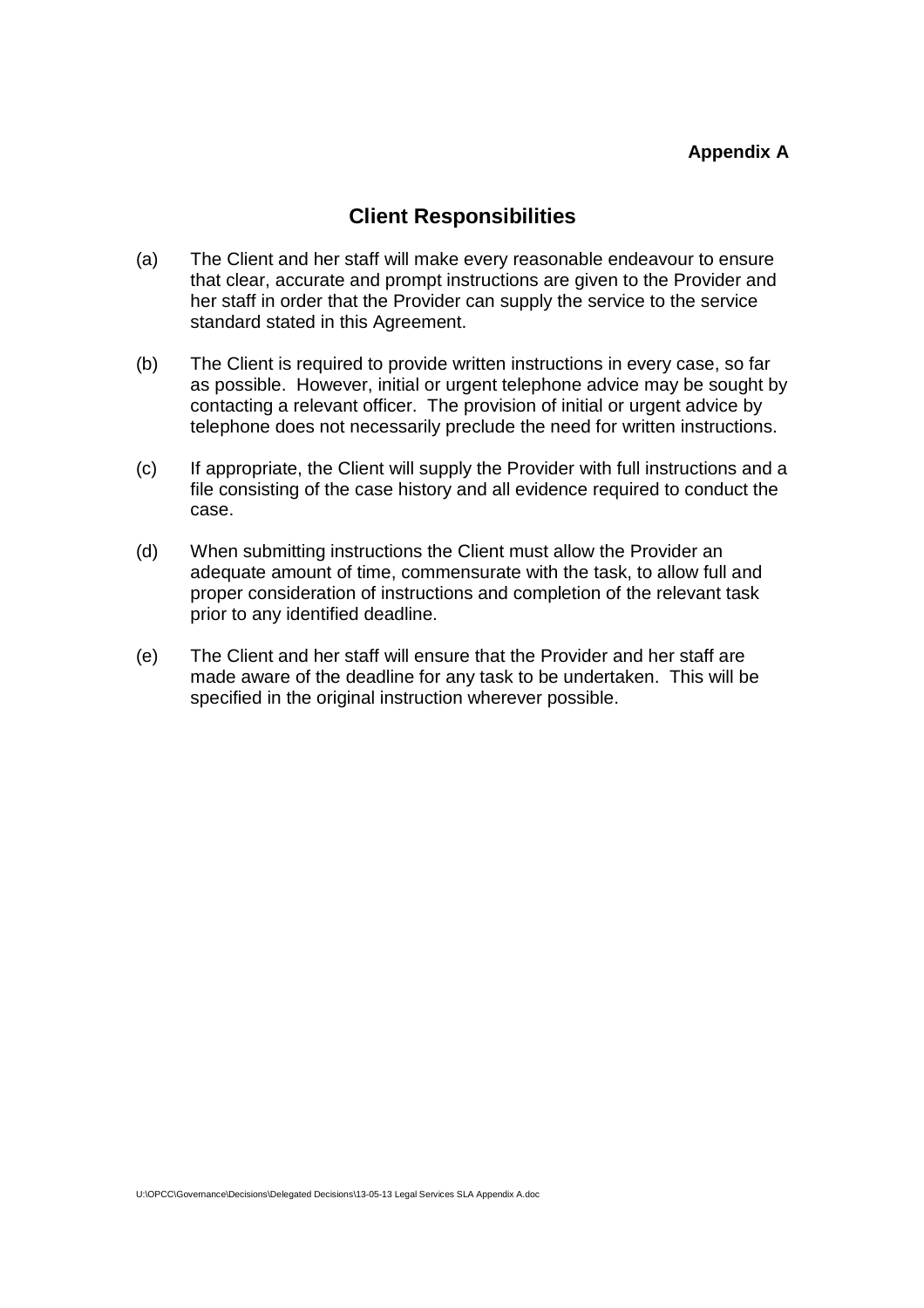# **Appendix B**

# **The Services**

- 1. The Provider will provide legal advice and assistance to the Client as and when required, which also includes the provision of telephone advice.
- 2. The Provider will also attend meetings as and when necessary and assist in the preparation of any written reports.
- 3. The Provider will also circulate any guidance notes or seminar information packs which may be of direct relevance to the Client.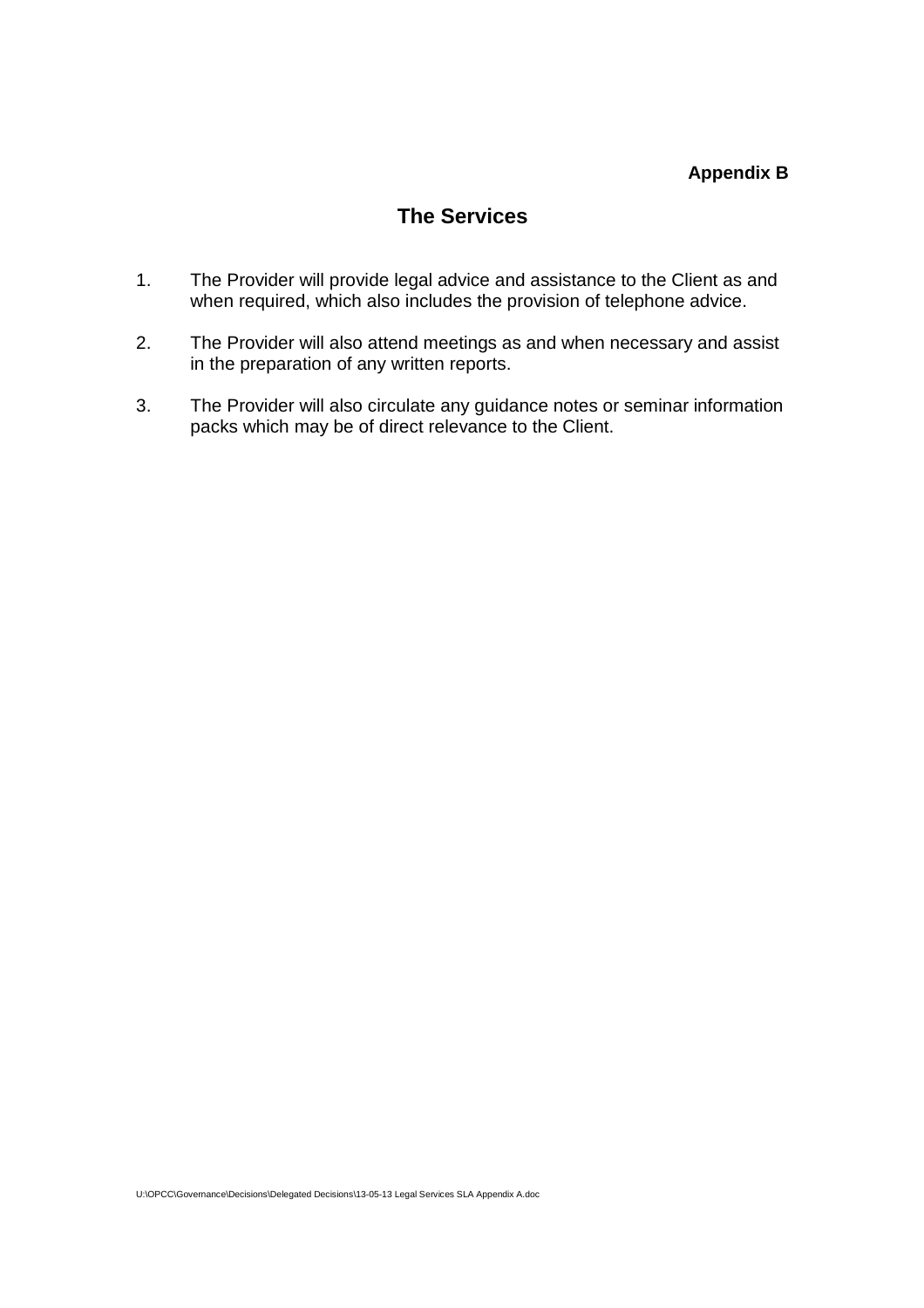# **The Service Standard**

The Provider warrants that where the Client complies with its responsibilities, the Provider will provide the Client with a legal service that is appropriate, reliable and responsive and value for money.

# **Appropriate Service**

- 1. The Provider will assign legal officers to tasks performed under this Agreement, commensurate with their skills and experience as the Provider in its discretion judges fit.
- 2. The Provider and the Client will meet to discuss arrangements under this Agreement and any proposals for review of the Agreement may be considered. The Agreement may be subsequently amended to reflect any changes.
- 3. The Provider provides a comprehensive Local Government Legal Service. Legal Officers have recourse to an extensive network of expertise and experience which is provided by the Local Government Group of the Law Society via, Special Interest Groups, personal contacts and the North West Legal Consortium which can be called upon for advice by Legal Services in certain specialist areas. The Provider is also a member of the Law Society and the Association of County Secretaries.
- 4. The Provider and the Client both recognise that there may be occasions when it is considered appropriate (by either party) that external advisors are employed to provide the Client with the most effective advice. The Provider will seek the prior arrangement of the Client's Chief Executive before incurring expenditure in excess of £200 on external advice.

### **Reliable and Responsive Service**

- 1. We are available to provide telephone advice between 9 am and 5 pm Monday to Friday, excluding Bank and other statutory or local holidays.
- 2. Where the officer who would usually handle a particular type of query is away from the office another officer will answer your call.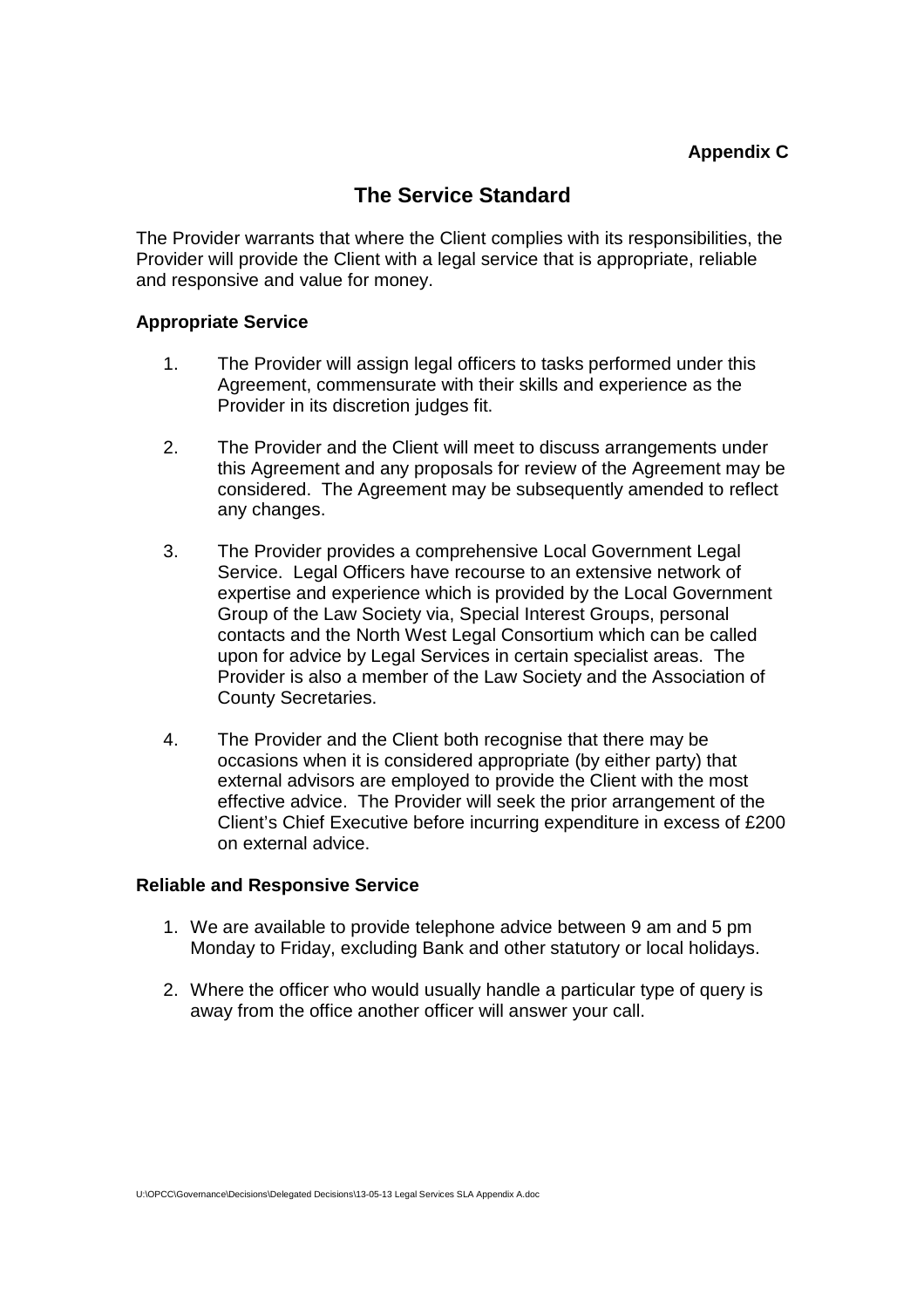3. Where immediate telephone advice is not possible we will return the call within 48 hour of your call being made. Where advice is required upon an urgent matter which requires a legal officer's attention within 24 hours we will return the call within 4 hours.

### **Value for Money**

- 1. The Provider will produce VAT invoices to the Client at quarterly intervals.
- 2. Additionally, the Provider will detail the hours worked, the member of staff involved and the nature of the work undertaken.

### **Client Satisfaction**

In the event of the Client having a complaint to make about the service, or experiencing any problem with the Service provided, the Client is invited to report this directly to the Provider who will consider the circumstances and provide a written response to the concern(s) raised.

The Provider welcomes any comments in respect of improvements which can be made to the service and indeed welcomes any favourable comments or praise that the Client may wish to express in relation to the service.